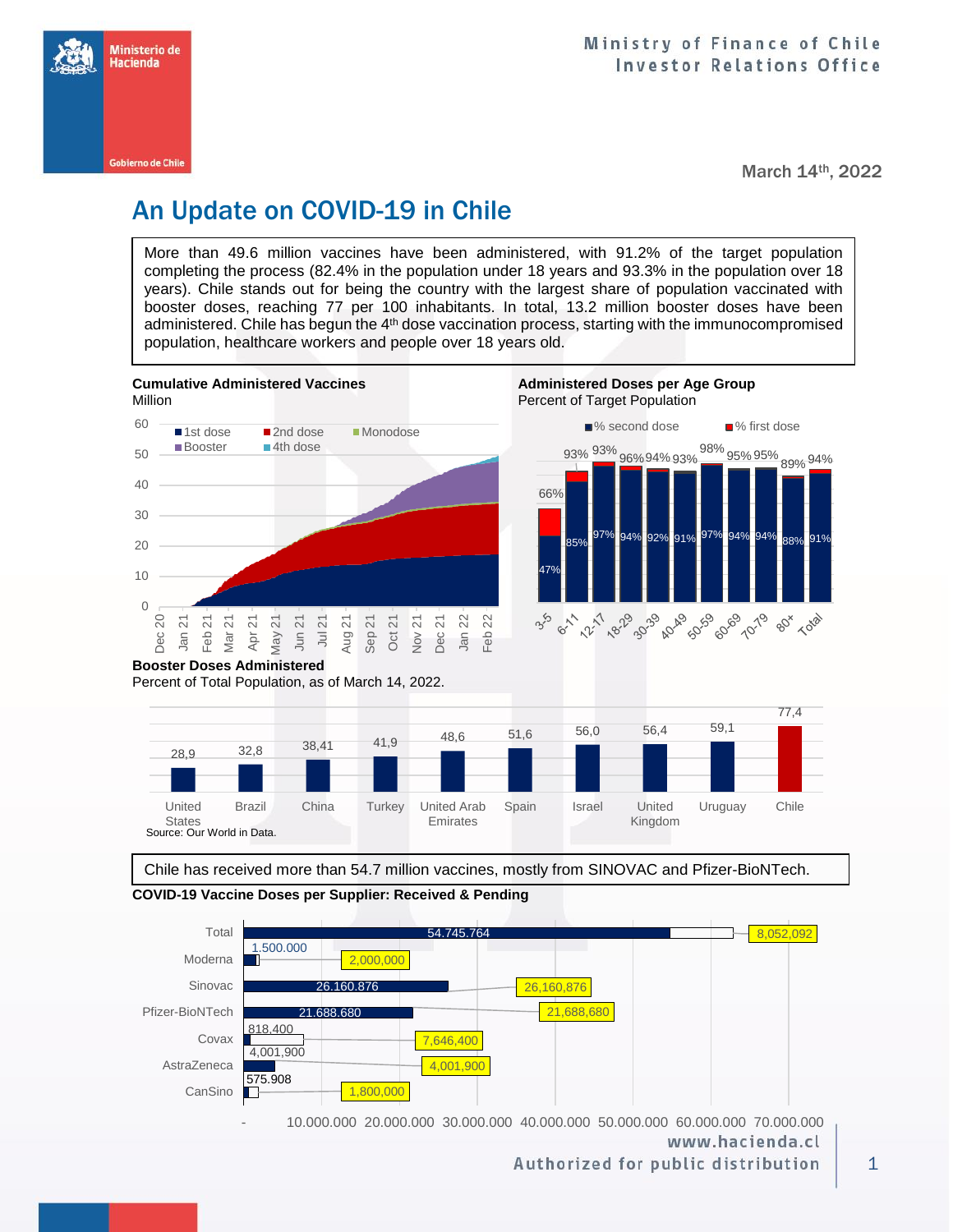

Ministerio de Hacienda **Gobierno de Chile** 

March 14th, 2022

During last weeks cases have been decreasing as well PCR test positivity rates. Although both indicators haave reached high levels, ICU occupancy levels, deaths and hospital capacity remain at moderate levels.

## **COVID-19 Cases in Chile PCR Test Positivity Rate PCR Test Positivity Rate** People (thousands), Data through March 13<sup>th</sup>. . **Data through March 13<sup>th</sup>**. 45 New cases -7-day Average - Positivity - 7-day Average 45% 40 40% 35 35% 30 30% 25 25% 20 20% 15 15% 10 10% 5 5%  $\theta$ 0% ესესტიე าใก่ไ ηÇ Mar May Jul Sep Nov Jan Mar May Jul Sep Nov Jan Mar **Wat 250** ふっとうしょうしゅく ores 21 20 20 20 20 21 21 21 21 21 22 22

Currently, 62.1% of the national population is in Paso 4 (Step 4) and 37.3% of its population is in Paso 3 (Step 3).